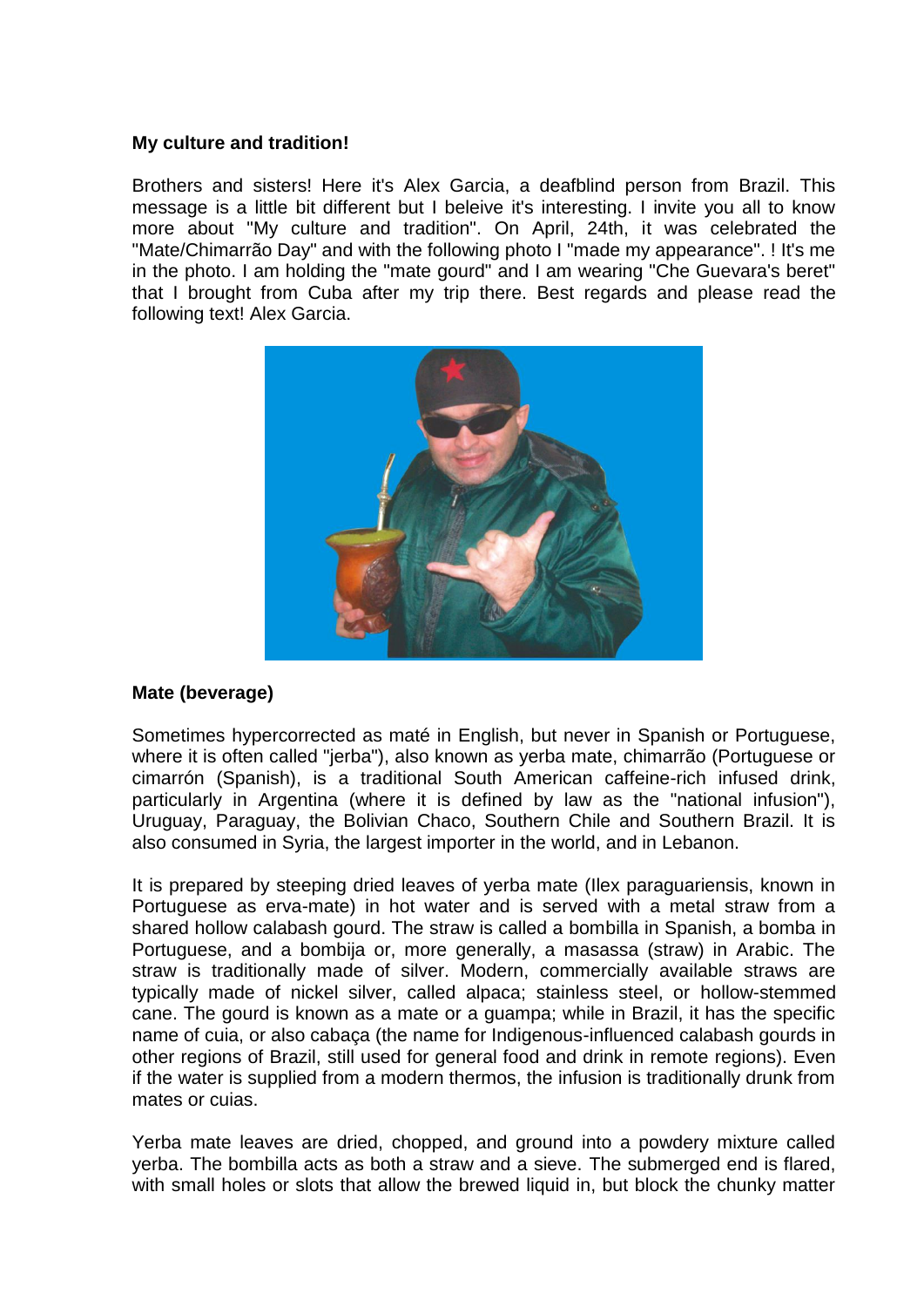that makes up much of the mixture. A modern bombilla design uses a straight tube with holes, or a spring sleeve to act as a sieve.

"Tea-bag" type infusions of mate (Spanish: mate cocido, Portuguese: chá mate) have been on the market in Argentina, Paraguay and Uruguay for many years under such trade names as "Taragüi" in Argentina, "Pajarito" and "Kurupí" in Paraguay, and Matte Leão in Brazil.

#### **Name**

A typical bomba/bombilla or straw Both the spellings "mate" and "maté" are used in English. An acute accent in Spanish indicates the stressed syllable in a word; an accent on the "e" sometimes seen in English is a hypercorrection used to indicate that the word and its pronunciation are distinct from the English word "mate". As the Yerba Mate Association of the Americas points out, with the accent the word "maté" in Spanish means "I killed".

In Brazil, traditionally prepared mate is known as chimarrão, although the word mate and the expression "mate amargo" (bitter mate) are also used in Argentina and Uruguay. The Spanish cimarrón means "rough", "brute", or "barbarian", but is most widely understood to mean "feral", and is used in almost all of Latin America for domesticated animals that have become wild. The word was then used by the people who colonized the region of the Río de la Plata to describe the natives' rough and sour drink, drunk with no other ingredient to soften the taste.

### **Preparation**

The preparation of mate is a simple process, consisting of filling a container with yerba, pouring hot, but not boiling, water over the leaves, and drinking with a straw, the bombilla, which acts as a filter so as to draw only the liquid and not the yerba leaves. The method of preparing the mate infusion varies considerably from region to region, and which method yields the finest outcome is debated. However, nearly all methods have some common elements. The beverage is traditionally prepared in a gourd recipient, also called mate or guampa in Spanish and cuia in Portuguese, from which it is drunk. The gourd is nearly filled with yerba, and hot water, typically at 70 to 85 °C (158 to 185 °F), never boiling, is added.

The most common preparation involves a careful arrangement of the yerba within the gourd before adding hot water. In this method, the gourd is first filled one-half to three-quarters of the way with yerba. Too much yerba will result in a "short" mate; conversely, too little yerba results in a "long" mate, both being considered undesirable. After that, any additional herbs (yuyo, in Portuguese jujo) may be added for either health or flavor benefits, a practice most common in Paraguay, where people acquire herbs from a local yuyera (herbalist) and use the mate as a base for their herbal infusions. When the gourd is adequately filled, the preparer typically grasps it with the full hand, covering and roughly sealing the opening with the palm. Then the mate is turned upside-down, and shaken vigorously, but briefly and with gradually decreasing force, in this inverted position. This causes the finest, most powdery particles of the yerba to settle toward the preparer's palm and the top of the mate.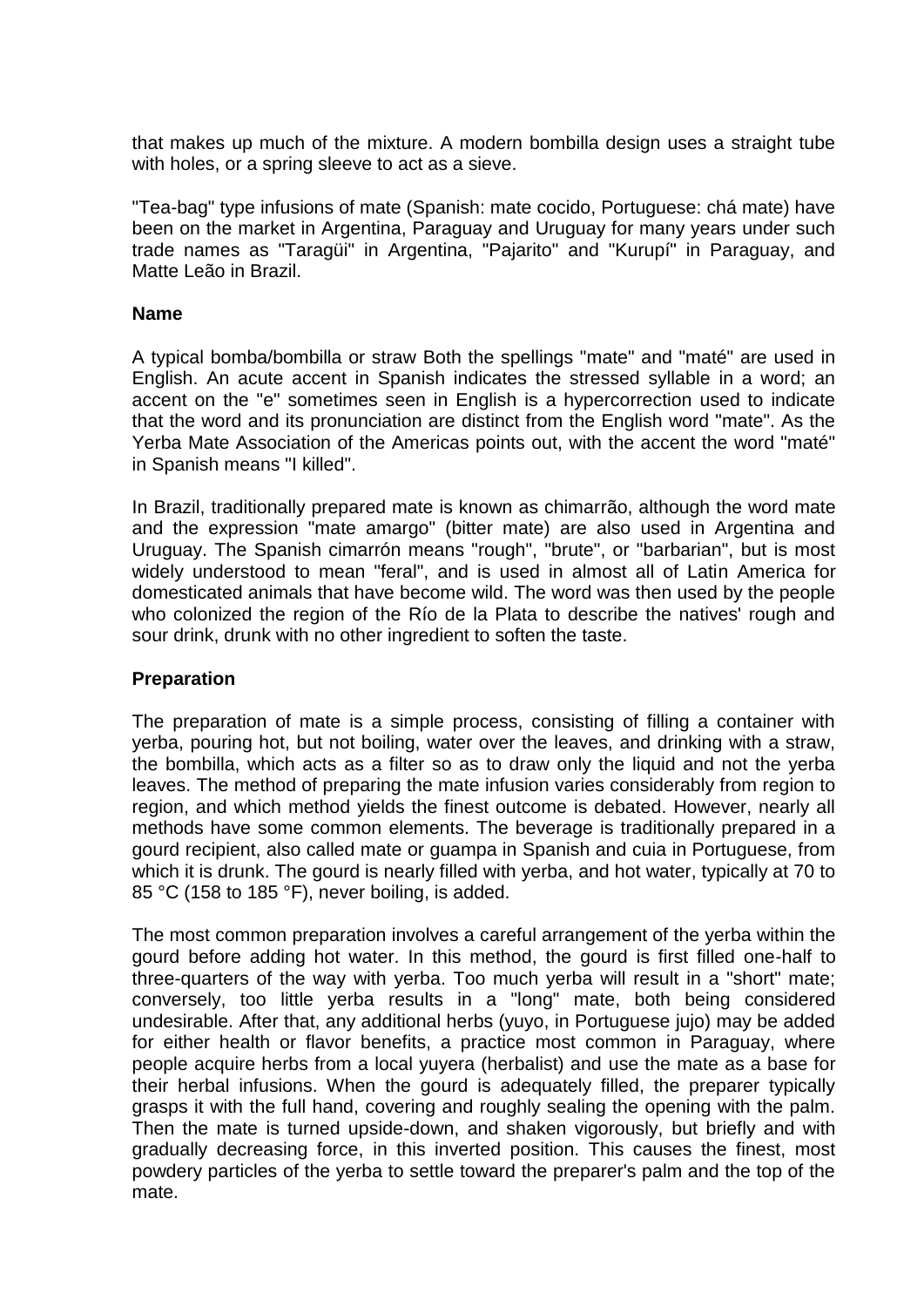Once the yerba mate has settled, the mate is carefully brought to a near-sideways angle, with the opening tilted just slightly upward of the base. The mate is then shaken very gently with a side-to-side motion. This further settles the yerba mate inside the gourd so that the finest particles move toward the opening and the yerba is layered along one side. The largest stems and other bits create a partition between the empty space on one side of the gourd and the lopsided pile of yerba on the other.

After arranging the yerba along one side of the gourd, the mate is carefully tilted back onto its base, minimizing further disturbances of the yerba as it is re-oriented to allow consumption. Some settling is normal, but is not desirable. The angled mound of yerba should remain, with its powdery peak still flat and mostly level with the top of the gourd. A layer of stems along its slope will slide downward and accumulate in the space opposite the yerba (though at least a portion should remain in place).

### **Homemade bamboo bombillas**

Typical silver mate straw. All of this careful settling of the yerba ensures that each sip contains as little particulate matter as possible, creating a smooth-running mate. The finest particles will then be as distant as possible from the filtering end of the straw. With each draw, the smaller particles would inevitably move toward the straw, but the larger particles and stems filter much of this out. A sloped arrangement provides consistent concentration and flavor with each filling of the mate.

Now the mate is ready to receive the straw. Wetting the yerba by gently pouring cool water into the empty space within the gourd until the water nearly reaches the top, and then allowing it to be absorbed into the yerba before adding the straw, allows the preparer to carefully shape and "pack" the yerba's slope with the straw's filtering end, which makes the overall form of the yerba within the gourd more resilient and solid. Dry yerba, though, allows a cleaner and easier insertion of the straw, but care must be taken so as not to overly disturb the arrangement of the yerba. Such a decision is entirely a personal or cultural preference. The straw is inserted with one's thumb on the upper end of the gourd, at an angle roughly perpendicular to the slope of the yerba, so that its filtering end travels into the deepest part of the yerba and comes to rest near or against the opposite wall of the gourd. It is important for the thumb to form a seal over the end of the straw when it is being inserted, or the negative pressure produced will draw in undesirable particulates.

### **Brewing**

After the above process, the yerba may be brewed. If the straw is inserted into dry yerba, the mate must first be filled once with cool water as above, then be allowed to absorb it completely (which generally takes no more than two or three minutes). Treating the yerba with cool water before the addition of hot water is essential, as it protects the yerba mate from being scalded and from the chemical breakdown of some of its desirable nutrients. Hot water may then be added by carefully pouring it, as with the cool water before, into the cavity opposite the yerba, until it reaches almost to the top of the gourd when the yerba is fully saturated. Care should be taken to maintain the dryness of the swollen top of the yerba beside the edge of the gourd's opening.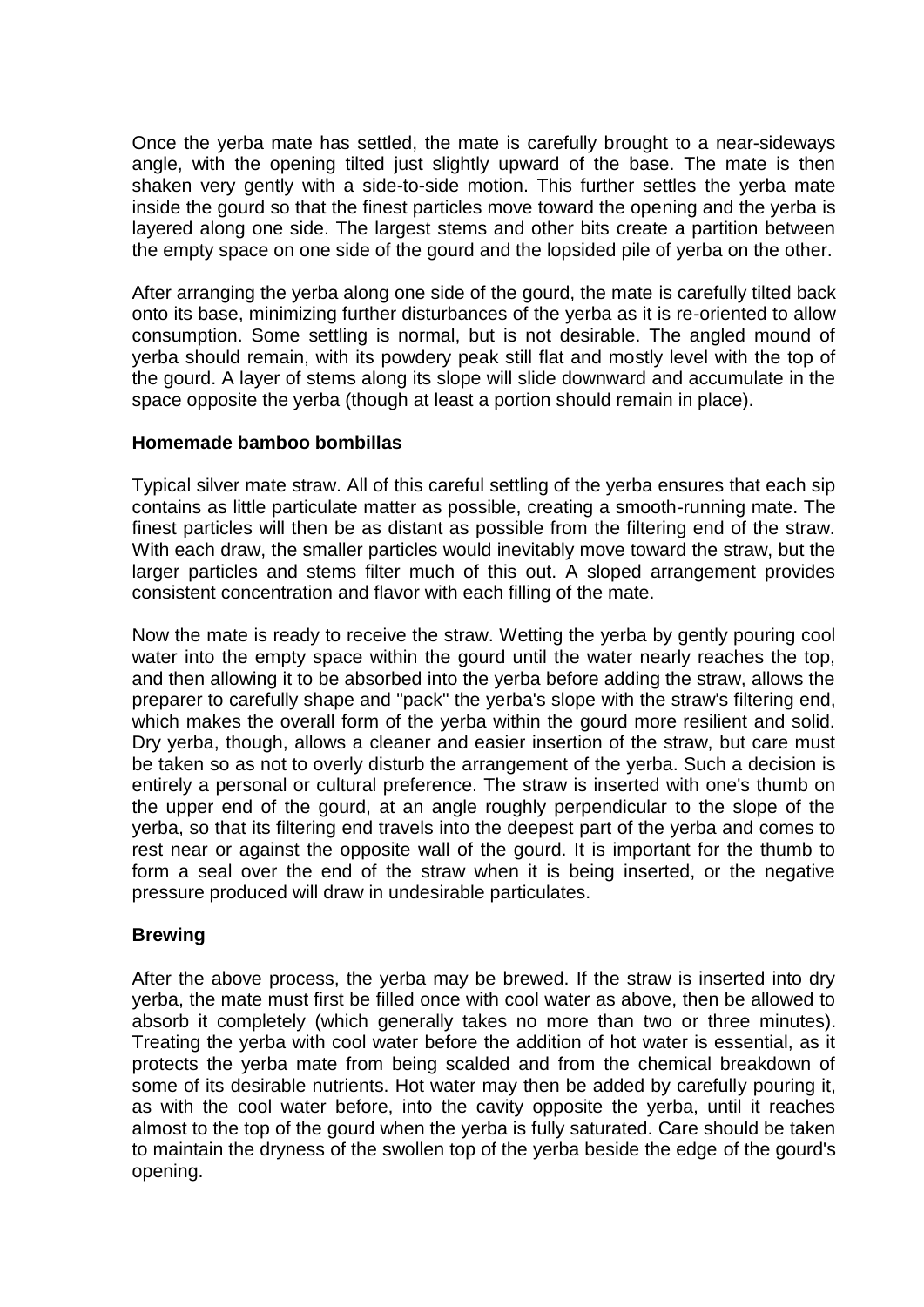Once the hot water has been added, the mate is ready for drinking, and it may be refilled many times before becoming lavado (washed out) and losing its flavor. When this occurs, the mound of yerba can be pushed from one side of the gourd to the other, allowing water to be added along its opposite side; this revives the mate for additional refillings and is called "reformar o/el mate" (reforming the mate).

## **Etiquette**

Mate is traditionally drunk in a particular social setting, such as family gatherings or with friends. The same gourd (cuia) and straw (bomba/bombilla) are used by everyone drinking. One person (known in Portuguese as the preparador, cevador, or patrão, and in Spanish as the cebador) assumes the task of server. Typically, the cebador fills the gourd and drinks the mate completely to ensure that it is free of particulate matter and of good quality. In some places, passing the first brew of mate to another drinker is considered bad manners, as it may be too cold or too strong; for this reason, the first brew is often called mate del zonzo (mate of the fool). The cebador possibly drinks the second filling, as well, if he or she deems it too cold or bitter. The cebador subsequently refills the gourd and passes it to the drinker to his or her right, who likewise drinks it all (there is not much; the mate is full of yerba, with room for little water), and returns it without thanking the server; a final gracias (thank you) implies that the drinker has had enough. The only exception to this order is if a new guest joins the group; in this case the new arrival receives the next mate, and then the cebador resumes the order of serving, and the new arrival will receive his or hers depending on his placement in the group. When no more tea remains, the straw makes a loud sucking noise, which is not considered rude. The ritual proceeds around the circle in this mode until the mate becomes lavado (washed out), typically after the gourd has been filled about 10 times or more depending on the yerba used (well-aged yerba mate is typically more potent, so provides a greater number of refills) and the ability of the cebador. When one has had one's fill of mate, he or she politely thanks the cebador, passing the mate back at the same time. It is impolite for anyone but the cebador to move the bombilla or otherwise mess with the mate; the cebador may take exception to this and not offer it to the offender again. When someone takes too long, others in the roda (Spanish: ronda; English: "round") will likely politely warn him or her by saying "bring the talking gourd" (cuia de conversar); an Argentine equivalent, especially among young people, being no es un micrófono ("it's not a microphone"), an allusion to the drinkers holding the mate for too long, as if they were using it as a microphone to deliver a lecture.

Some drinkers like to add sugar or honey, creating mate dulce or mate doce (sweet mate), instead of sugarless mate amargo (bitter mate), a practice said to be more common in Brazil outside its southernmost state. Some people also like to add lemon or orange peel, some herbs or even coffee, but these are mostly rejected by people who like to stick to the "original" mate. Traditionally, natural gourds are used, though wood vessels, bamboo tubes, and gourd-shaped mates, made of ceramic or metal (stainless steel or even silver) are also common. The gourd is traditionally made out of the porongo or cabaça fruit shell. Gourds are commonly decorated with silver, sporting decorative or heraldic designs with floral motifs. Some gourd mates with elaborated silver ornaments and silver bombillas are true pieces of jewelry and very sought after by collectors.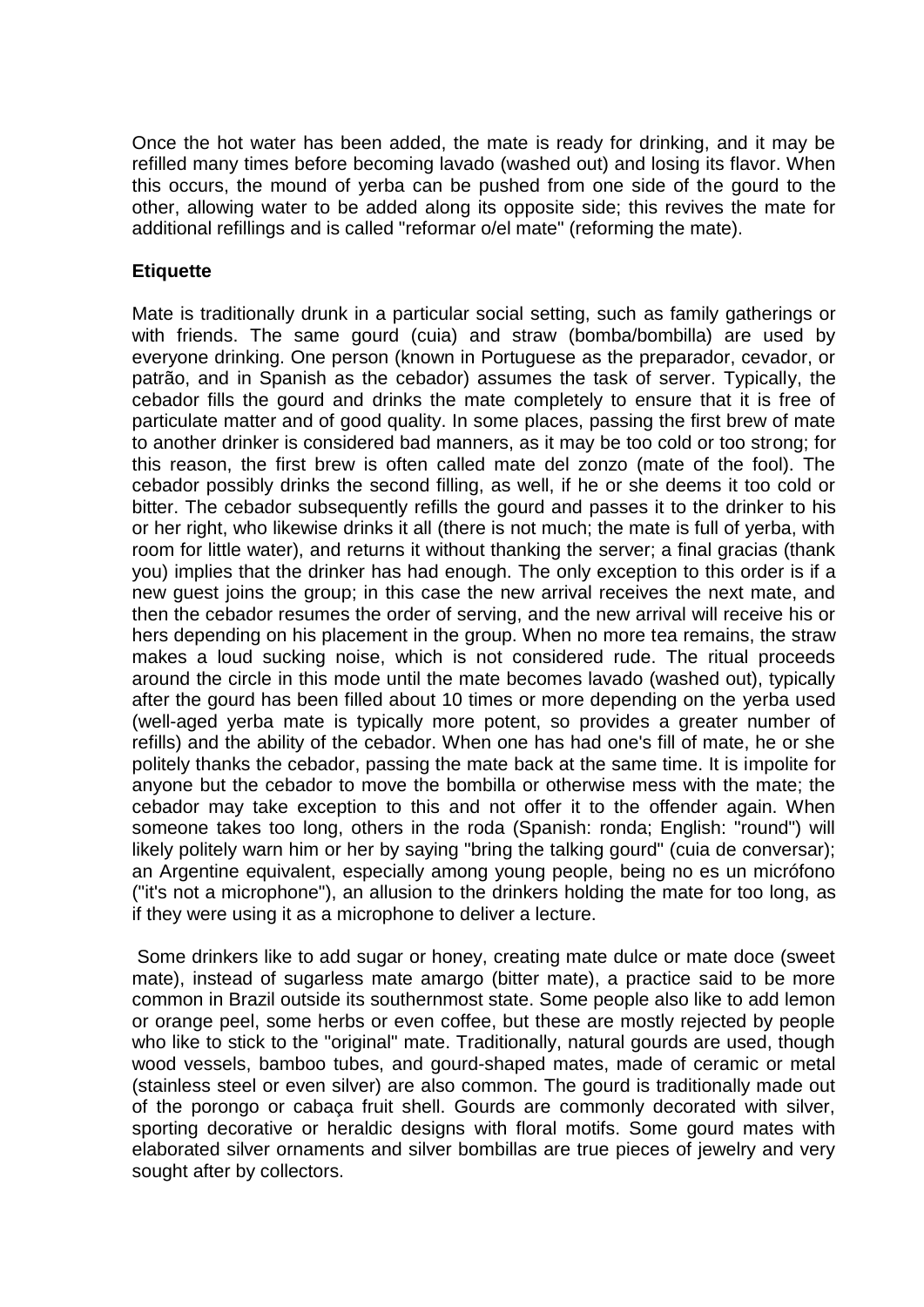## **History**

Mate was first consumed by the indigenous Guaraní and also spread by the Tupí people who lived in that part of southern Brazil which was Paraguayan territory before the Paraguayan War. Therefore, the scientific name of the yerba mate is Ilex paraguariensis. The consumption of yerba mate became widespread with the European colonization in the Spanish colony of Paraguay in the late 16th century, among both Spanish settlers and indigenous Guaraní, who consumed it before the Spanish arrival. Mate consumption spread in the 17th century to the Río de la Plata and from there to Chile. This widespread consumption turned it into Paraguay's main commodity above other wares such as tobacco, cotton and beef. Aboriginal labour was used to harvest wild stands. In the mid-17th century, Jesuits managed to domesticate the plant and establish plantations in their Indian reductions in the Paraguayan department of Misiones, sparking severe competition with the Paraguayan harvesters of wild strands. After their expulsion in the 1770s, the Jesuit missions – along with the yerba mate plantations – fell into ruins. The industry continued to be of prime importance for the Paraguayan economy after independence, but development in benefit of the Paraguayan state halted after the Paraguayan War (1864–1870) that devastated the country both economically and demographically.

Brazil then became the largest producer of mate. In Brazilian and Argentine projects in late 19th and early 20th centuries, the plant was domesticated once again, opening the way for plantation systems. When Brazilian entrepreneurs turned their attention to coffee in the 1930s, Argentina, which had long been the prime consumer, took over as the largest producer, resurrecting the economy of Misiones Province, where the Jesuits had once had most of their plantations. For years, the status of largest producer shifted between Brazil and Argentina.

Today, Brazil is the largest producer with 53%, followed by Argentina, 37%, and Paraguay, 10%.

### **Culture**

Mate has a strong cultural significance both in terms of national identity and well as socially. Mate is the national drink of Argentina; Paraguay, where it is also consumed with either hot or ice cold water (see tereré); and Uruguay. Drinking mate is a common social practice in parts of Brazil, Chile, Argentina, Paraguay, Uruguay and eastern Bolivia. Throughout the Southern Cone, it is considered to be a tradition taken from the gauchos or vaqueros, terms commonly used to describe the old residents of the South American pampas, chacos, or Patagonian grasslands, found principally in parts of Argentina, Paraguay, Uruguay, southeastern Bolivia, southern Chile and southern Brazil.

Parque Histórico do Mate, funded by the state of Paraná (Brazil), is a park aimed to educate people on the sustainable harvesting methods needed to maintain the integrity and vitality of the oldest wild forests of mate in the world.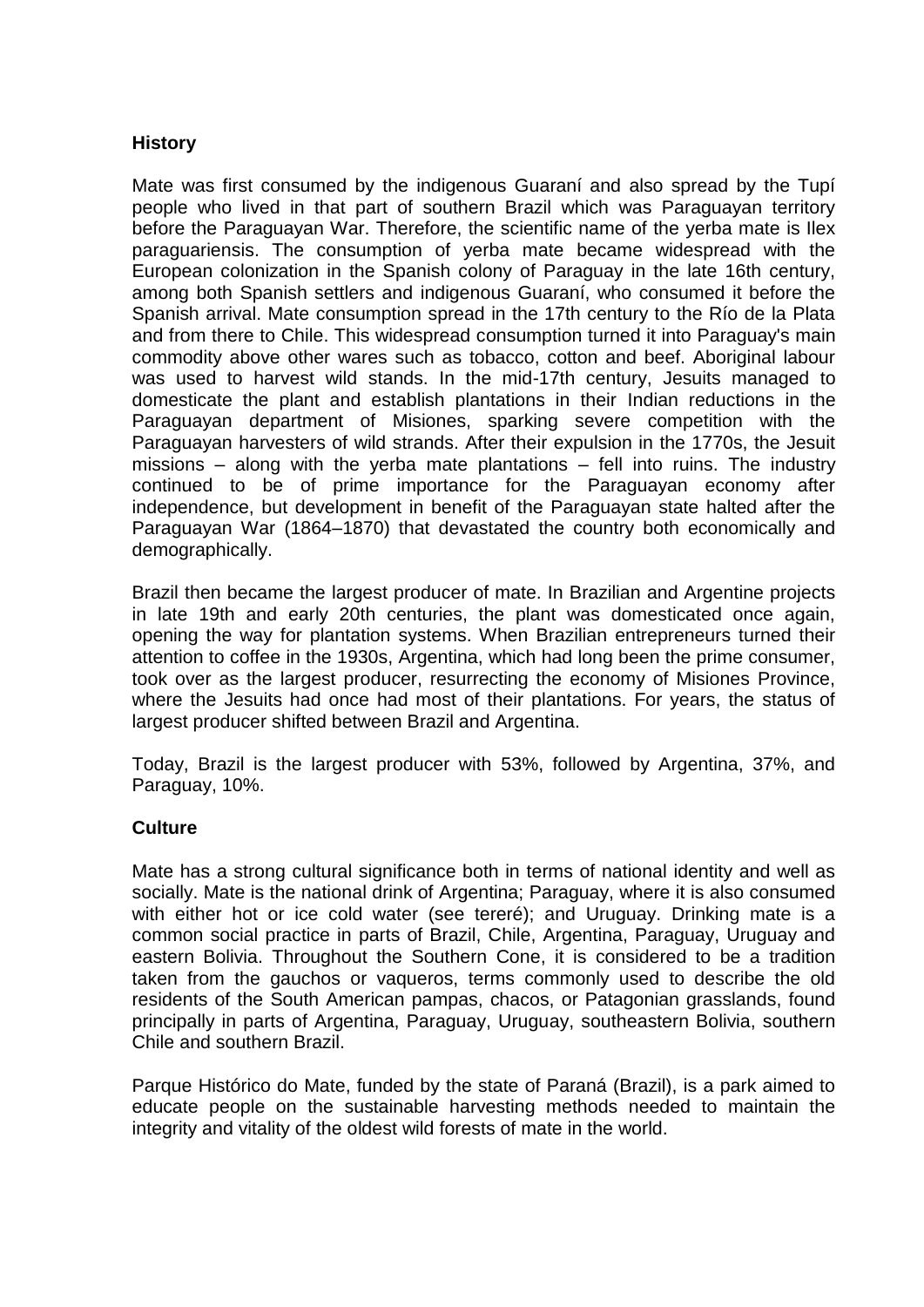Mate is also consumed as an ice tea in various regions of Brazil, originating both from an industrialized form, produced by Matte Leão, and from artisanal producers. It is part of the beach culture in Rio de Janeiro, where it is widely sold by beach vendors, being the hot infused variation uncommon in the area.

## **Health effects**

A review of a number of population studies in 2009 revealed evidence of an association between esophageal cancer and hot mate drinking, but these population studies may not be conclusive. Some research has suggested the correlation with esophageal cancer results almost entirely from hot mate's temperature; similar links to cancer have been found for tea and other beverages generally consumed at high temperatures. While drinking mate at very hot temperatures is considered as "probably carcinogenic to humans" on the IARC Group 2A carcinogens list, mate itself is not classifiable as to its carcinogenicity to humans.

Researchers from NCI (National Cancer Institutes) and Brazil found both cold- and hot-water extractions of popular commercial yerba mate products contained high levels (8.03 to 53.3 ng/g dry leaves) of carcinogenic polycyclic aromatic hydrocarbons (PAHs) (i.e. benzopyrene). However, these potential carcinogenic compounds originated from the commercial drying process of the mate leaves, which involves smoke from the burning of wood, much like polycyclic aromatic hydrocarbons found in wood-smoked meat. "Unsmoked" or steamed varieties of yerba mate tea are also available.

### **Other properties**

Mate contains B and C vitamins, polyphenol antioxidants, and has a slightly higher antioxidant capacity than green tea. On average, mate tea contains 92 mg of the antioxidant chlorogenic acid per gram of dry leaves, and no catechins, giving it a significantly different antioxidant profile from other teas.

### **Legendary origins**

The Guaraní people started drinking mate in a region that currently includes Paraguay, southern Brazil, southeastern Bolivia, northeastern Argentina and Uruguay. The Guaraní have a legend that says the Goddesses of the Moon and the Cloud came to the Earth one day to visit it, but they instead found a yaguareté (jaguar) that was going to attack them. An old man saved them, and, in compensation, the goddesses gave the old man a new kind of plant, from which he could prepare a "drink of friendship".

### **Variants**

Another drink can be prepared with specially cut dry leaves, very cold water, and, optionally, lemon or another fruit juice, called tereré. It is very common in Paraguay, northeastern Argentina and in the state of Mato Grosso do Sul, Brazil. After pouring the water, it is considered proper to "wait while the saint has a sip" before the first person takes a drink. In southern Brazil, tererê is sometimes used as a derogatory term for a not hot enough chimarrão.